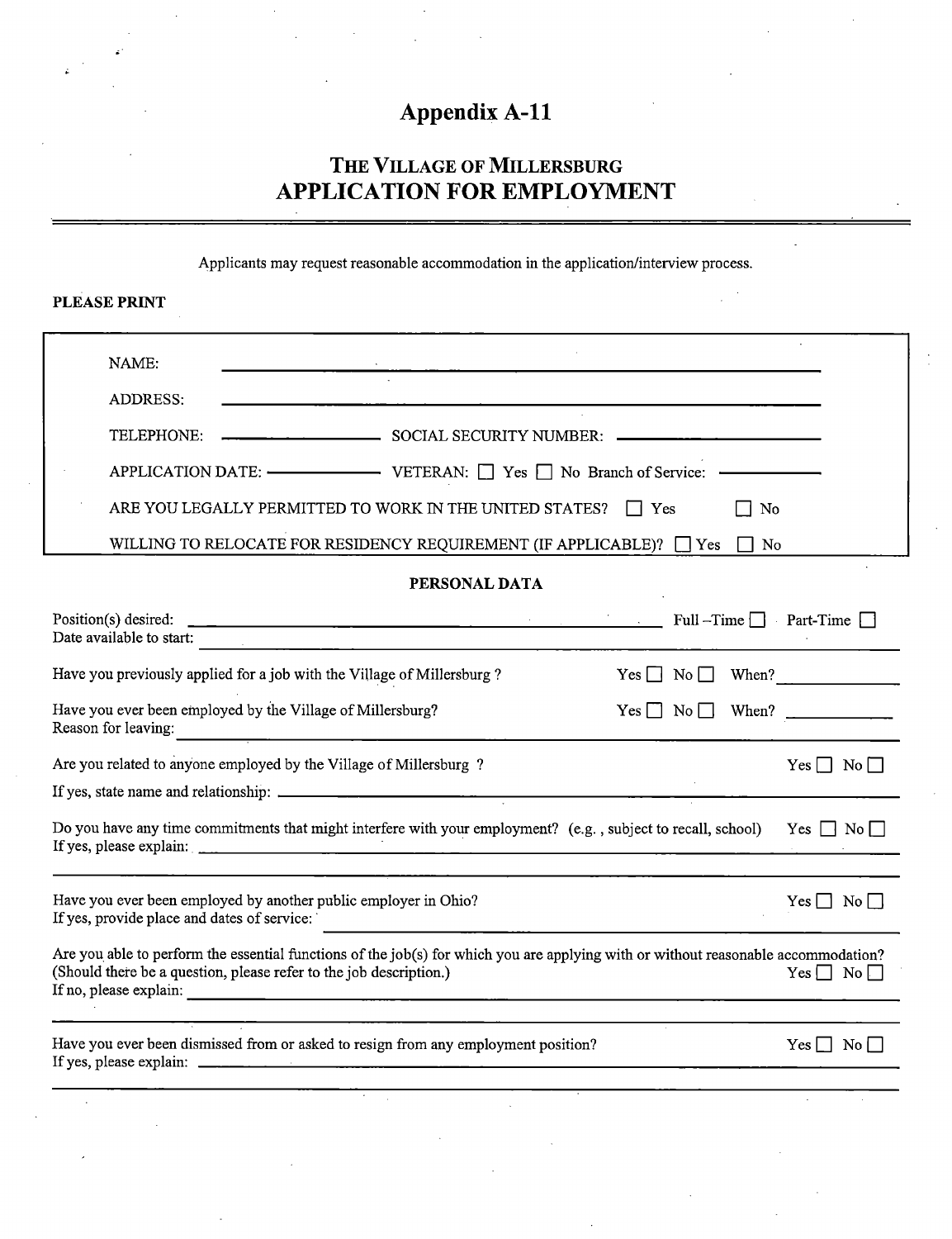| If you are applying for a position that requires a driver's license or a commercial driver's license to perform the essential duties of<br>the job, please answer the following:<br>Do you have a valid Ohio driver's license?<br>Do you have a valid Ohio commercial driver's license?<br>Have you been arrested for any traffic-related incidents?<br>Has your driver's license been suspended or revoked within the last three (3) years?<br>Have you had your auto insurance rejected, cancelled, or been in a high-risk insurance program?<br>Have you been involved in any accident, either at fault or not at fault?<br>Have you had any traffic violations in the past three $(3)$ years?<br>If yes, please list: | $\rm No$<br>Yes    <br>Yes.<br>No<br>No.<br>Yes.<br>Yes.<br>$\overline{N}$ o<br>Yes.<br>$\rm\,No$<br>No<br>Yes l<br>$Yes \Box No \Box$ |  |  |
|---------------------------------------------------------------------------------------------------------------------------------------------------------------------------------------------------------------------------------------------------------------------------------------------------------------------------------------------------------------------------------------------------------------------------------------------------------------------------------------------------------------------------------------------------------------------------------------------------------------------------------------------------------------------------------------------------------------------------|----------------------------------------------------------------------------------------------------------------------------------------|--|--|
| <b>OFFENSE</b>                                                                                                                                                                                                                                                                                                                                                                                                                                                                                                                                                                                                                                                                                                            | APPROXIMATE DATE/YEAR                                                                                                                  |  |  |
|                                                                                                                                                                                                                                                                                                                                                                                                                                                                                                                                                                                                                                                                                                                           |                                                                                                                                        |  |  |
| If employed, why do you wish to leave your present employer?                                                                                                                                                                                                                                                                                                                                                                                                                                                                                                                                                                                                                                                              |                                                                                                                                        |  |  |
|                                                                                                                                                                                                                                                                                                                                                                                                                                                                                                                                                                                                                                                                                                                           |                                                                                                                                        |  |  |
| May we contact your present employer for a reference?                                                                                                                                                                                                                                                                                                                                                                                                                                                                                                                                                                                                                                                                     | Yes    <br>No                                                                                                                          |  |  |
| Employer's name and address (if not included elsewhere in this application):                                                                                                                                                                                                                                                                                                                                                                                                                                                                                                                                                                                                                                              |                                                                                                                                        |  |  |
| Describe briefly the type of work that you are best qualified to do by reason of background, education, previous employment or                                                                                                                                                                                                                                                                                                                                                                                                                                                                                                                                                                                            |                                                                                                                                        |  |  |

training, and tell why you feel qualified for the position(s) for which you are applying:

#### EDUCATIONAL DATA

| NAME OF SCHOOL OR<br><b>COLLEGE</b>            | <b>LOCATION</b><br>CITY, STATE, ZIP | <b>MAJOR</b><br><b>SUBJECT/DEGREE</b> | <b>SCHOLASTIC</b><br><b>AVERAGE</b> | DID YOU<br><b>GRADUATE?</b> |
|------------------------------------------------|-------------------------------------|---------------------------------------|-------------------------------------|-----------------------------|
| High School:                                   |                                     |                                       |                                     |                             |
| College Or University:                         |                                     |                                       |                                     |                             |
| Other Schools Attended:                        | $\cdot$<br>$\sim$                   |                                       |                                     |                             |
| Other (Courses, Special Training,<br>$Etc.$ ): | $\sim 10^{-1}$                      |                                       |                                     |                             |

**Contract Contract** 

#### Honors received: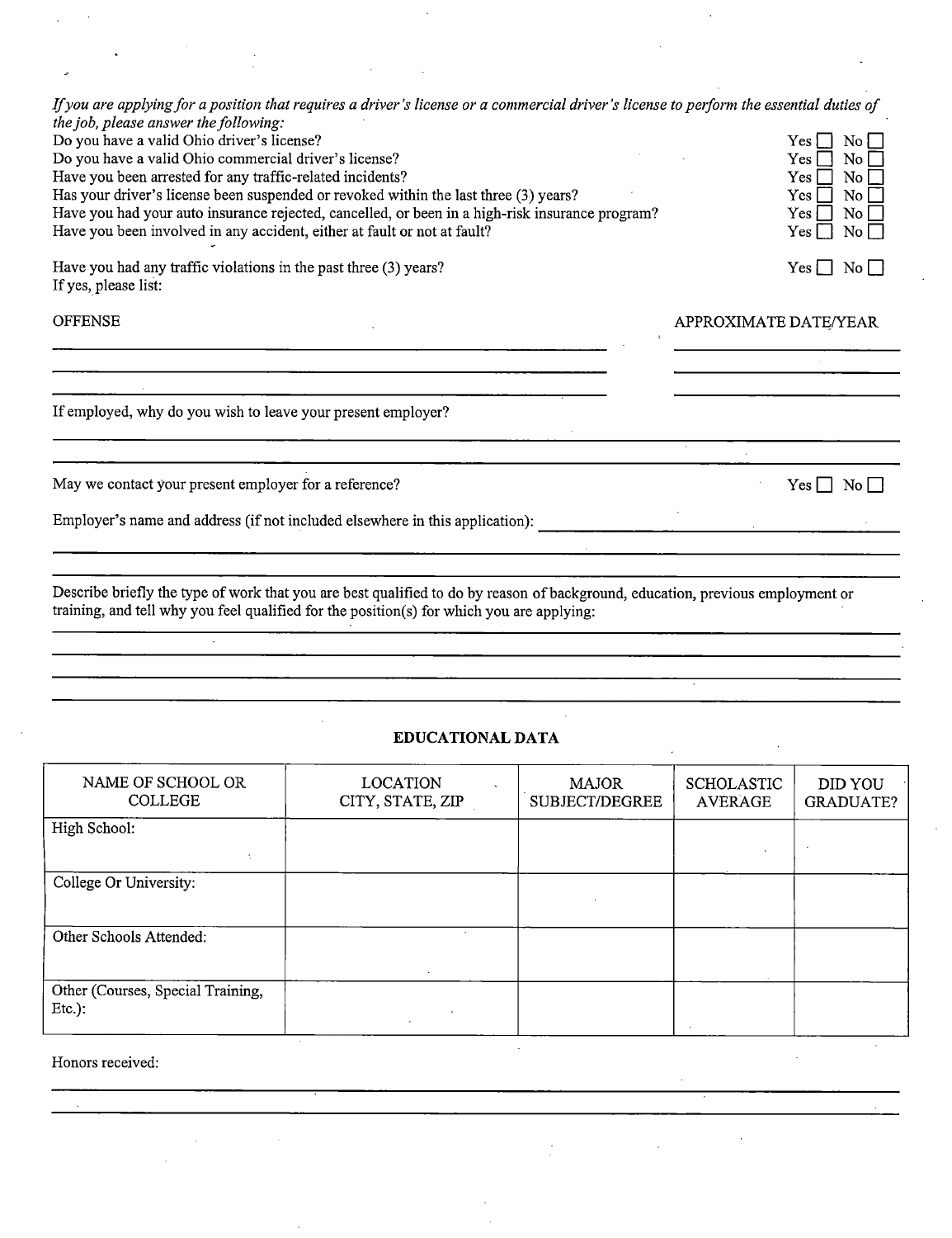### EMPLOYMENT DATA

ŕ

List all previous employment for the last ten (10) years in chronological order - last position or current employer first — including U.S. Military, if applicable. Attach additional pages if needed or resume if desired.

| Employer:           |                   | Telephone:                    |
|---------------------|-------------------|-------------------------------|
|                     |                   |                               |
| Address:            |                   | Final Salary:                 |
| Dates Employed      | Positions Held:   | Supervisor:                   |
| From:<br>To:        |                   |                               |
| Reason for Leaving: |                   |                               |
|                     |                   |                               |
| Employer:           | $\mathbb{R}^+$    | Telephone:                    |
|                     |                   |                               |
| Address:            |                   | Final Salary:<br>$\mathbf{r}$ |
| Dates Employed      | Positions Held:   | Supervisor:                   |
| From:<br>To:        |                   |                               |
| Reason for Leaving: |                   | $\sim$                        |
|                     |                   |                               |
| Employer:           |                   | Telephone:                    |
|                     |                   |                               |
| Address:            | $\mathcal{L}$     | Final Salary:                 |
| Dates Employed      | Position(s) Held: | Supervisor:                   |
| From:<br>To:        |                   |                               |
| Reason for Leaving: |                   |                               |
|                     |                   |                               |

### PERSONAL REFERENCES OTHER THAN RELATIVES AND FORMER EMPLOYEES (if they cannot be contacted)

| <b>NAME</b> | ADDRESS AND TELEPHONE | <b>OCCUPATION</b> |
|-------------|-----------------------|-------------------|
| . .         |                       |                   |
| ٠.          |                       |                   |
|             |                       |                   |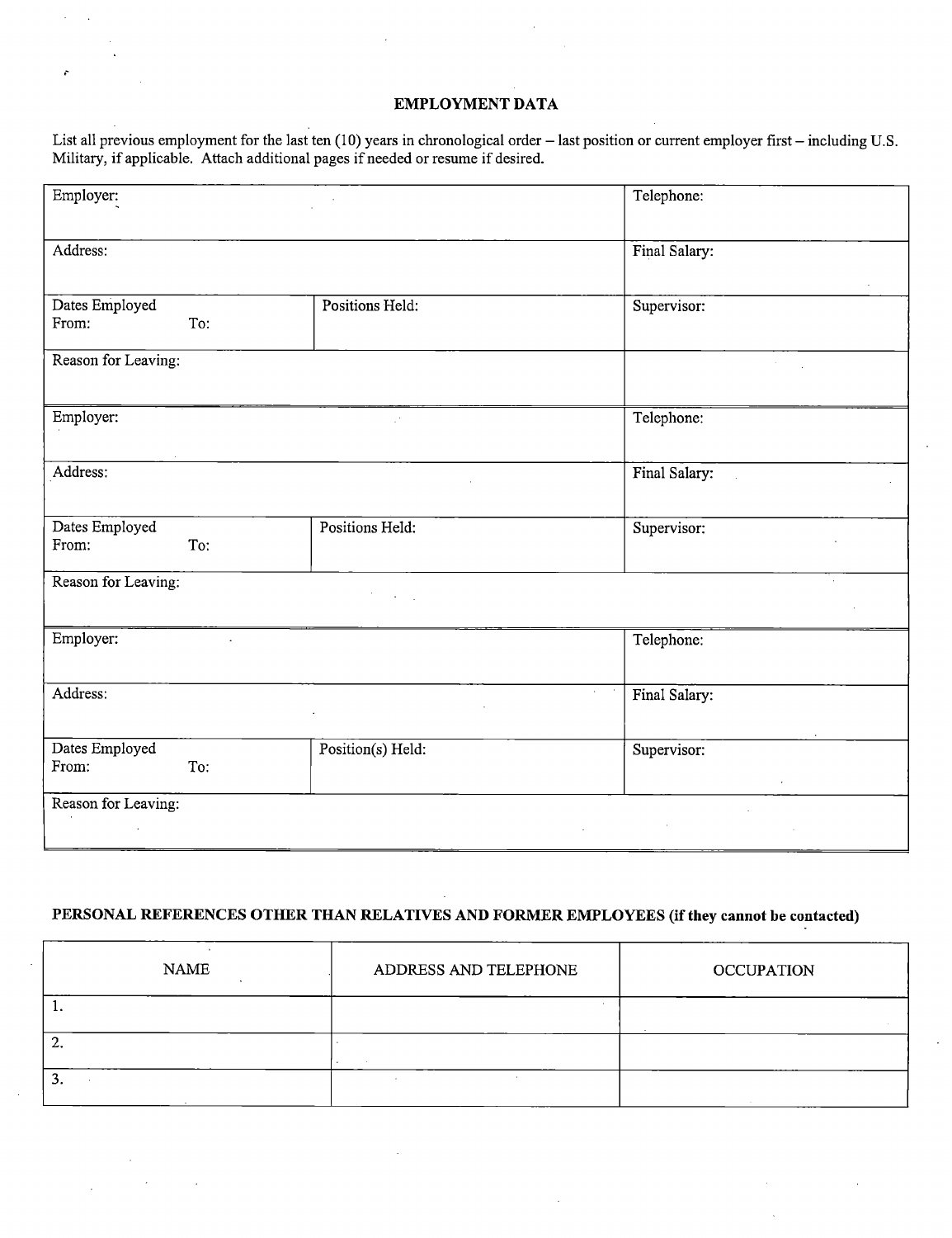Applicants for employment with the Village of Millersburg are evaluated and selected on the basis of individual merit and ability with respect to the position being filled. Applicants are selected and hired without consideration of race, color, religion, sex, age, national origin, political affiliation, disability or ancestry.

CERTIFICATION<br>I certify that all information contained in this application is true, complete and correct to the best of my knowledge. I I certify that all information contained in this application is true, complete and correct to the best of my knowledge. I<br>understand that any material emission, misronresentation or falsification of this information is gro understand that any material omission, misrepresentation or falsification of this information is grounds for dismissal from or refusal of employment. I hereby authorize the investigation of all statements contained in this application and give permission to contact all or any of my previous employers, references and/or schools for information unless otherwise noted in this document, including permission to obtain information related to my prior work history. I also give my consent to contact the Bureau of Motor Vehicles for a Moving Vehicle Violation Report if such information is required to perform the duties of the position. I indemnify and hold harmless all persons either providing or receiving information, verbal or written, pursuant to this application.

APPLICANT'S SIGNATURE DATE

Applications not resulting in hire will be kept on file by the Village of Millersburg for a period of 180 days. After 180 days, applicants must resubmit new applications to be considered for future vacancies.

| <b>College</b><br>FOR INTERNAL USE ONLY |                                               |                         |             |  |  |  |
|-----------------------------------------|-----------------------------------------------|-------------------------|-------------|--|--|--|
| <b>ARRANGE INTERVIEW:</b>               |                                               | YES $\Box$<br>$\sim$    | $NO$ $\Box$ |  |  |  |
| REMARKS:                                | <u> 1989 - Andrea Andrew Maria (h. 1989).</u> |                         |             |  |  |  |
| $\sim$                                  |                                               |                         |             |  |  |  |
|                                         | $\sim$                                        | $\sim$                  |             |  |  |  |
|                                         |                                               | INTERVIEWER'S SIGNATURE | <b>DATE</b> |  |  |  |
| YES $\Box$ NO $\Box$<br>EMPLOYED:       | STARTING DATE:                                | <b>STARTING RATE:</b>   |             |  |  |  |
| <b>JOB TITLE:</b>                       |                                               |                         |             |  |  |  |
| $\sim$                                  |                                               |                         |             |  |  |  |

The Village of Millersburg 6 North Washington St. Millersburg, Ohio 44654 330-674-1886 Fax: 330-674-9044